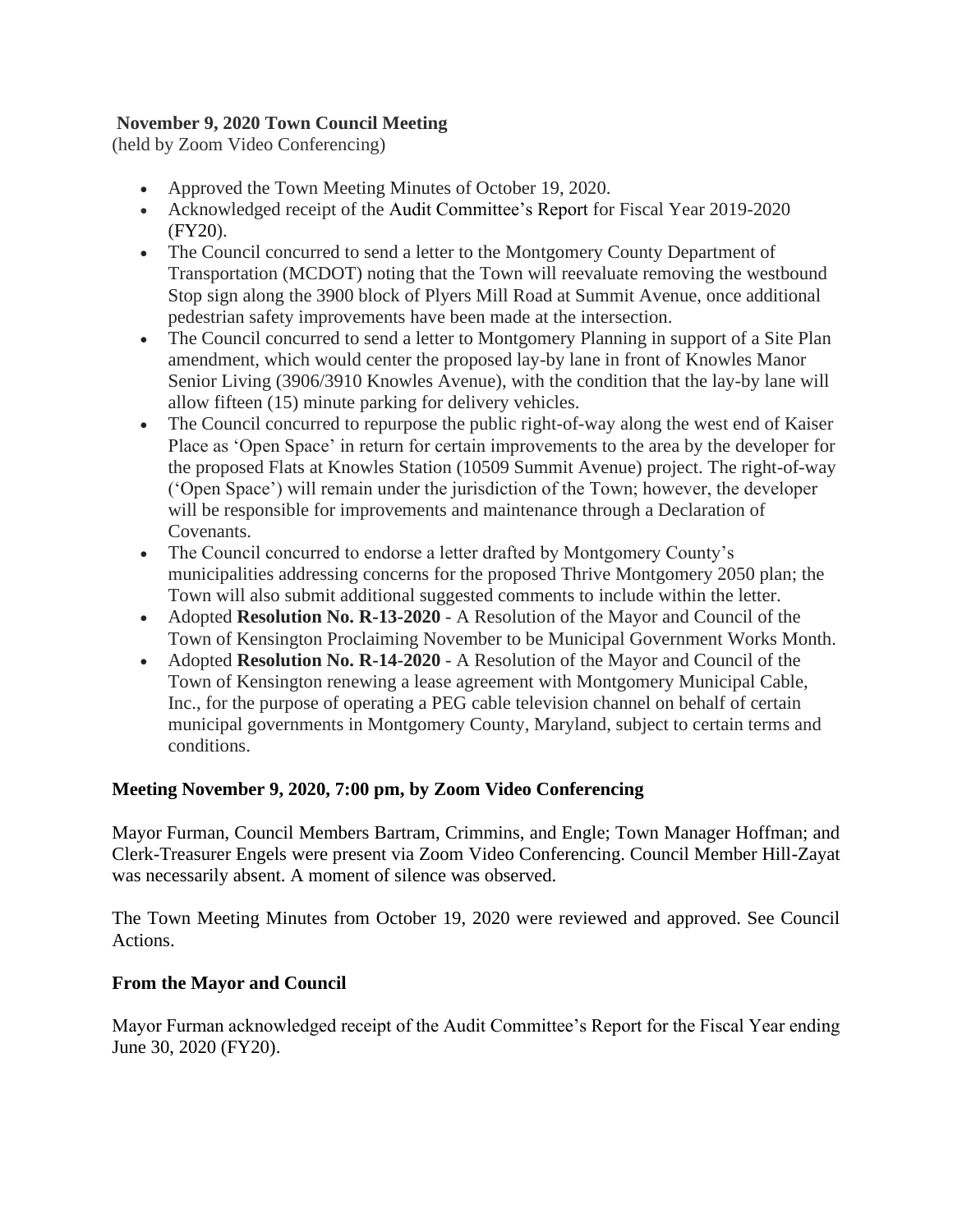Town Manager Hoffman stated that the Audit Committee met on October 22 and noted within the Report that they do not have any concerns with the FY20 Audit as submitted.

### **Summit Avenue Extension**

Council Member Crimmins reported that Mayor Furman, Council Member Engle, Town Manager Hoffman, along with himself, met with Montgomery County Department of Transportation (MCDOT) on November 3, 2020 with regards to an update on the proposed Summit Avenue Extended project; the project will extend Summit Avenue from Plyers Mill Road to Connecticut Avenue, thus creating a bypass to relieve congestion along Connecticut Avenue and Knowles Avenue. MCDOT is currently evaluating construction costs within Phase II, which they hope to complete by June 2021, for consideration by the County Council within the CIP.

Council Member Engle noted that MCDOT will review pedestrian and cyclist safety in the study; and suggested the public commenting period be earlier so any changes or feedback can be incorporated before their budgeting process to avoid delays. He also requested that the Traffic Committee have the chance to review the Phase II study before the Town provides its official comments.

Town Manager Hoffman will follow up with MCDOT on their timeline for community meetings and comment periods.

Joe Campbell questioned why the project was referred to as potential and the timeline for the project and supported the consideration of pedestrian and cyclist safety within the project.

Council Member Crimmins stated Phase 1 and Phase 2 have been fully funded; however, funding is still needed for the next phase and it is important to advocate in support of the project since the budgetary impact of COVID is not known.

### **3900 Plyers Mill Road**

Town Manager Hoffman stated that MCDOT has requested that the Town remove the existing westbound Stop sign along Plyers Mill Road at Summit Avenue. The Traffic Committee reviewed the request and recommended that the Stop sign remain and to also implement the requests by Andrew Arai and the Ken-Gar Community.

Council Member Bartram stated that it was important for residents of the Ken-Gar Community to have input on the intersection and suggested that any change should be in conjunction with pedestrian improvements that are planned.

The Council concurred to send a letter to MCDOT noting that the Town would reconsider removing the westbound Stop sign along the 3900 block of Plyers Mill Road at Summit Avenue, once additional pedestrian safety improvements have been made to the intersection.

### **Development Review Board - 3906/3910 Knowles Avenue (Knowles Manor Senior Housing)**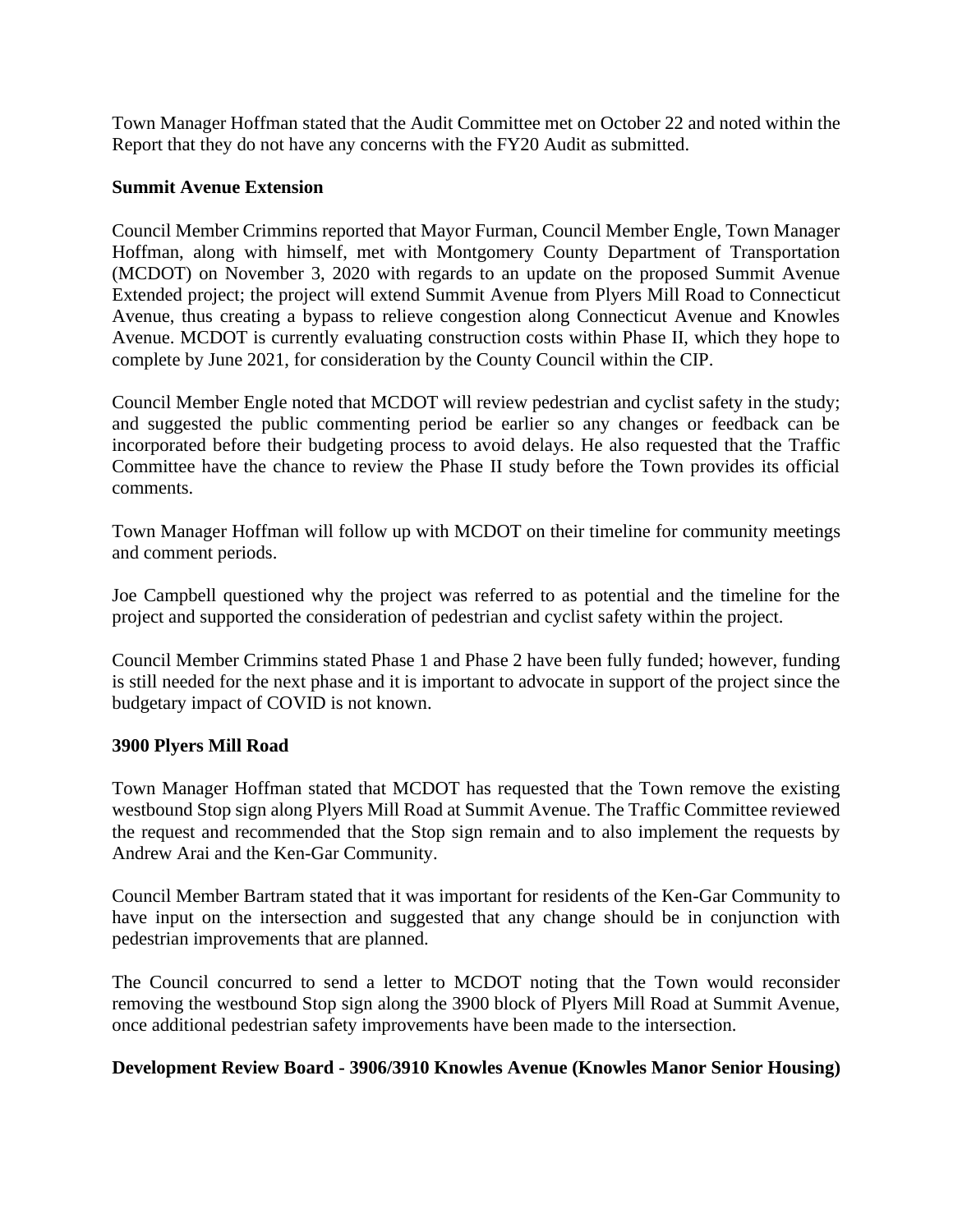Council Member Engle recused himself from the discussion.

Council Member Bartram stated that the Knowles Manor Senior Housing project was approved with a lay-by lane connected to the driveway apron; however, as a result of litigation by Neighbors for an Improved Kensington, the applicant agreed to an alternative proposal by Planning staff to separate and center the lay-by lane in front of the building, and to move the bus stop between the driveway apron and lay-by lane. Council Member Bartram noted that the State Highway Administration (SHA) had concerns with the alternative location and believed that it may cause pedestrian safety issues, and proposed a third option which would separate the lay-by lane and bus stop from the driveway apron. Planning staff approved the third option; however, the Planning Board still needs to approve the amendment and the Town was requested to provide support.

Council Members Bartram and Crimmins spoke in support of the site plan amendment, along with allowing fifteen-minute parking within the lay-by lane for deliveries.

The Council concurred to send a letter in support of Site Plan Amendment No. 820190080A with the with the notation that 15-minute parking should be allowed within the lay-by lane.

Joe Campbell questioned the status of Resolution No. R-07-2020 regarding the settlement agreement by Neighbors for an Improved Kensington discussed at previous meetings.

Mayor Furman stated that she, along with Council Member Crimmins, will be meeting with Neighbors for an Improved Kensington to discuss the proposed \$100,000 donation and that it will be on a future Agenda.

### **Development Review Board - 10509 Summit Avenue (The Flats at Knowles Station)**

The Council discussed and reviewed a request by 10509 Summit Venture, LLC, which would repurpose a portion of the public right-of-way along Kaiser Place (Warner Street) as Open Space. The Developer for the proposed Flats at Knowles Station needs additional Open Space to meet County requirements. The Town would maintain jurisdiction over the area; however, the Developer would be required to maintain the Open Space pending an agreement.

Joe Campbell questioned how the Town will ensure the developer maintains open space in future years and who would be responsible for enforcement.

Council Member Bartram stated it will be part of a Declaration of Covenants and the Town will have enforcement authority; the Town could impose penalties which would be binding on applicant and successors.

The Council concurred to send a letter in support to repurpose the public right-of-way along the west end of Kaiser Place as 'Open Space' in return for certain improvements to the area by the developer for the proposed Flats at Knowles Station (10509 Summit Avenue) project.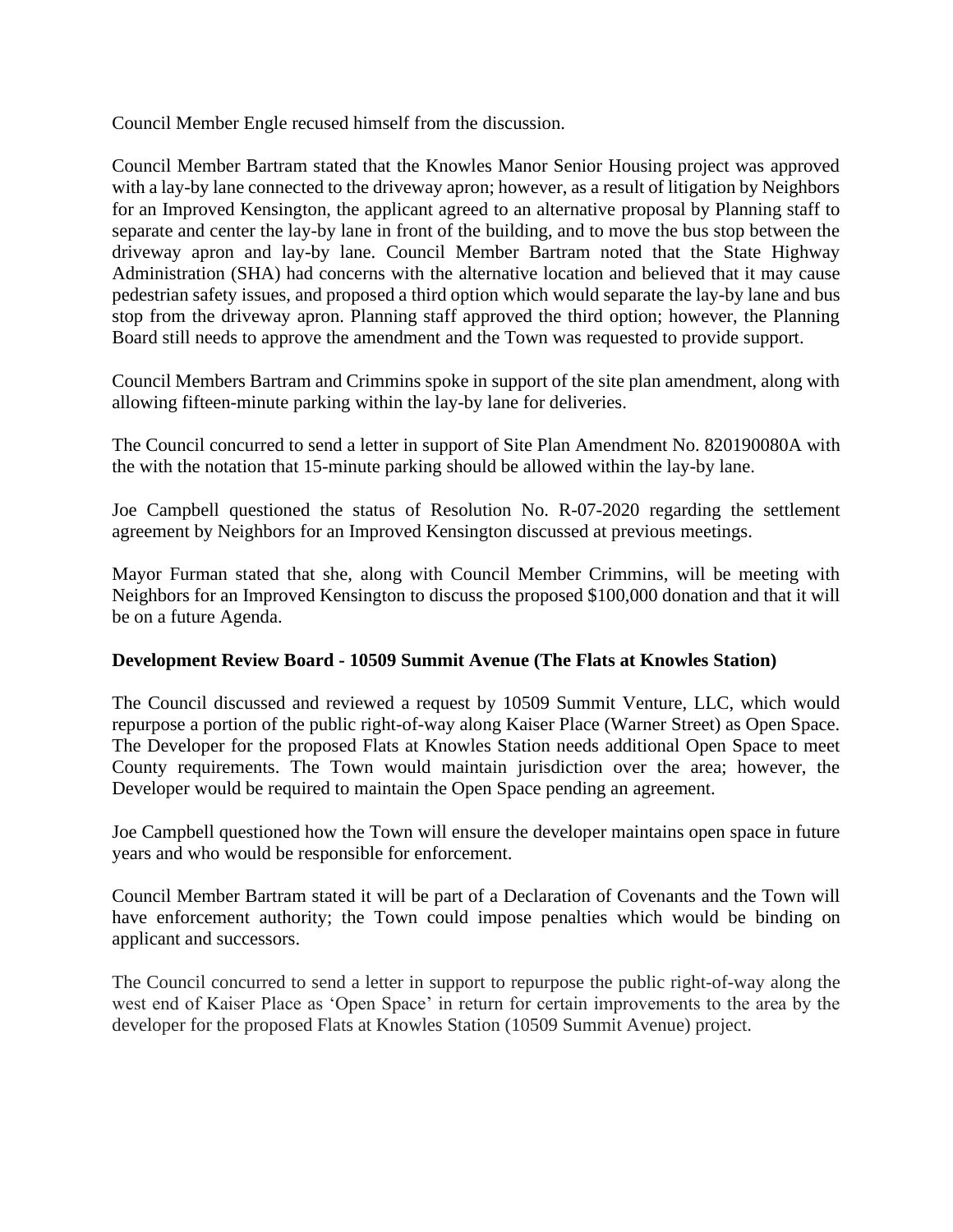## **Thrive Montgomery 2050**

Council Member Crimmins noted that he, along with Town Manager Hoffman, met with neighboring municipalities to discuss and draft a letter over concerns with Thrive Montgomery 2050, which is Montgomery Planning's vision for the County over the next thirty years. The draft letter was made available to the Council and public, which outlines concerns within the vision.

The Council concurred to endorse the letter, which will be sent by the Town of Chevy Chase to the Planning Board.

### **Election Sub-committee**

Town Attorney Ferguson will prepare a Charter Resolution for the December meeting with the proposed amendments to the Town's Election process.

## **Pedestrian and Bicycle Access and Safety Working Group**

Council Member Engle reported that the Pedestrian and Bicycle Access and Safety Working Group held a walkability audit training on October 31, 2020. Walkability audits will be conducted throughout Town by block and ratings will be input into a database. The Working Group will report its findings during an upcoming Council meeting. The next meeting is scheduled for December 10.

Council Member Bartram suggested the Town should revisit using GIS for mapping infrastructure in Town; and reported the new Traffic device on Howard Avenue collects data along with showing the current speed and can be relocated to other streets in Town.

Council Member Crimmins thanked the staff for providing tables and cones for the Kensington Parkwood 5<sup>th</sup> Grade bake sale; and provided an update on State business grants available, along with a grant opportunity from the County Executive.

Mayor Furman reported that the Summit Avenue mural, "Hold Your Light", was completed and that Montgomery Municipal Cable (MMC) developed a video on the mural, along with a video on the Howl-O-Weed Puppy Parade, which are available on the Town's website; noted that Jason Swain completed and installed the statue of David Gregg at Reinhardt Park in honor of Mr. Gregg's 40 years of service to the Town; noted that the Clum-Kennedy Park upgrades are nearing completion; the Town will be promoting our small business community through a marketing campaign, "I Found My Holiday Gifts in Kensington", this season; noted that the formal Christmas Tree Lighting ceremony had been canceled; however, the tree will be lit by December 6; the Hanukkah ceremony will have a sign-up list for each evening; and that the Town Crew will be installing the bike rack at Town Hall following leafing season.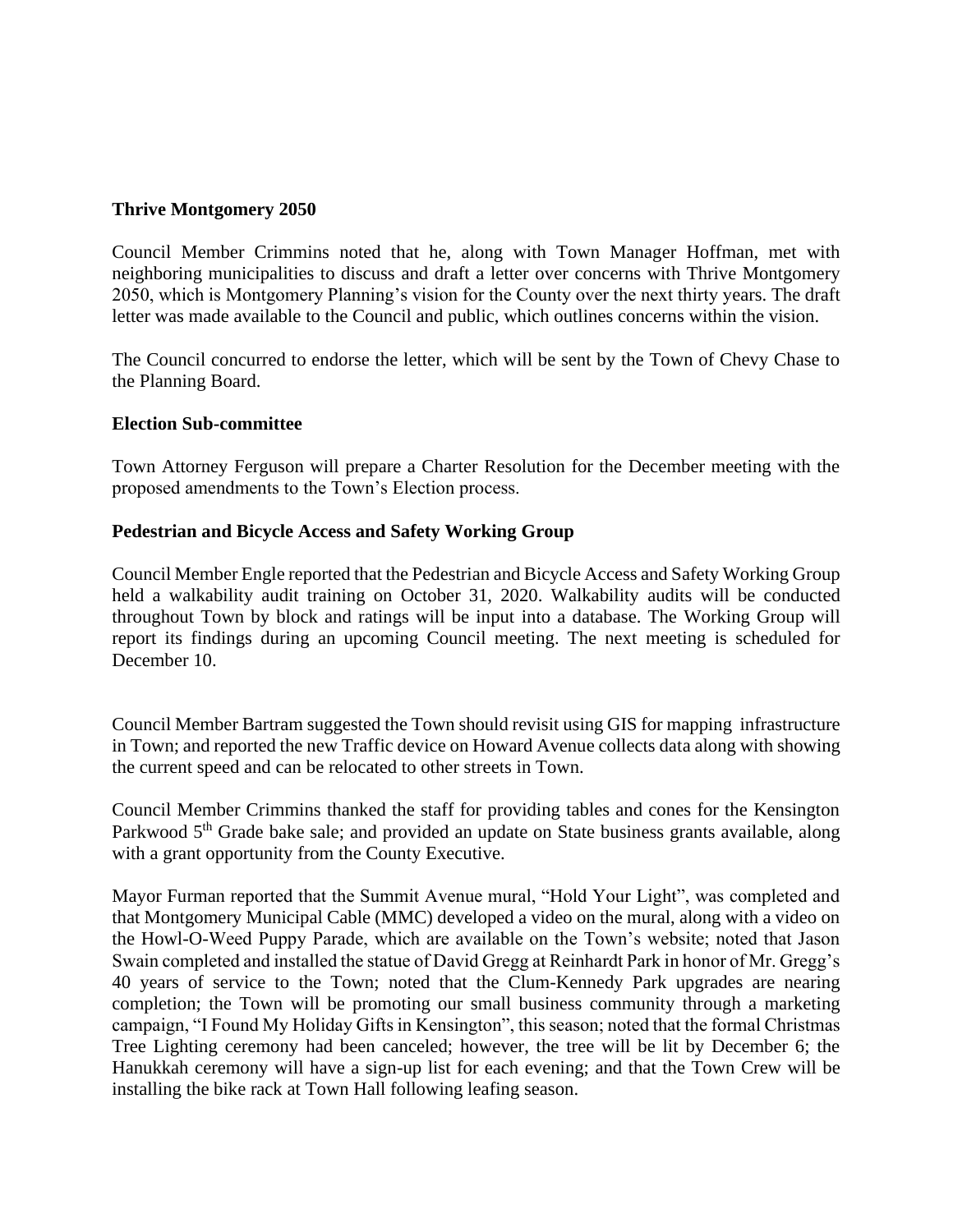## **From the Town Manager and Staff**

Town Manager Hoffman reported that the tower crane will be removed from the Modena by Solera Senior Living site on November 20, which will temporarily close Metropolitan Avenue; the Town Clock at the Kensington Train Station will require a mechanical restoration; leaf collection has begun and will run through December 11; the brick crosswalks along Kensington Parkway were currently being installed; and noted that road salt alternatives, including brine, would be reviewed for future use.

## **Public Appearances**

Jack Gaffey noted the improvements at Clum-Kennedy Park; suggested magnesium sulfate would be better than sodium chloride which harms the plants; and upcoming astronomical events.

Joe Campbell noted how well Clum-Kennedy Park looks; appreciated the brick pavers on Kensington parkway, which enhances pedestrian safety in the area; and recognized the Town crew for their great efforts on leaf collection.

Jeff Griffith spoke on pedestrian and cycle improvements and the need for improvements to the Summit Avenue sidewalk.

## **Ordinances, Resolutions, Regulations**

**Resolution No. R-13-2020 –** A Resolution of the Mayor and Town Council of Kensington Proclaiming November to be Municipal Government Works Month was presented. See Council Actions.

**Resolution No. R-14-2020** – A Resolution of the Mayor and Council of the Town of Kensington renewing a lease agreement with Montgomery Municipal Cable, Inc., for the purpose of operating a PEG cable television channel on behalf of certain municipal governments in Montgomery County, Maryland, subject to certain terms and conditions was presented. See Council Actions.

Town Manager Hoffman stated Montgomery Municipal Cable is housed within Town Hall and their current lease expires November 20, 2020, and the resolution would extend the lease agreement for another ten years.

### **Council Actions**

Council Member Crimmins moved to approve the Town Meeting Minutes from October 19, 2020. The motion passed unanimously.

Council Member Engle moved to adopt Resolution R-13-2020 – A Resolution of the Mayor and Council of the Town of Kensington Proclaiming November to be Municipal Government Works Month. The motion passed unanimously.